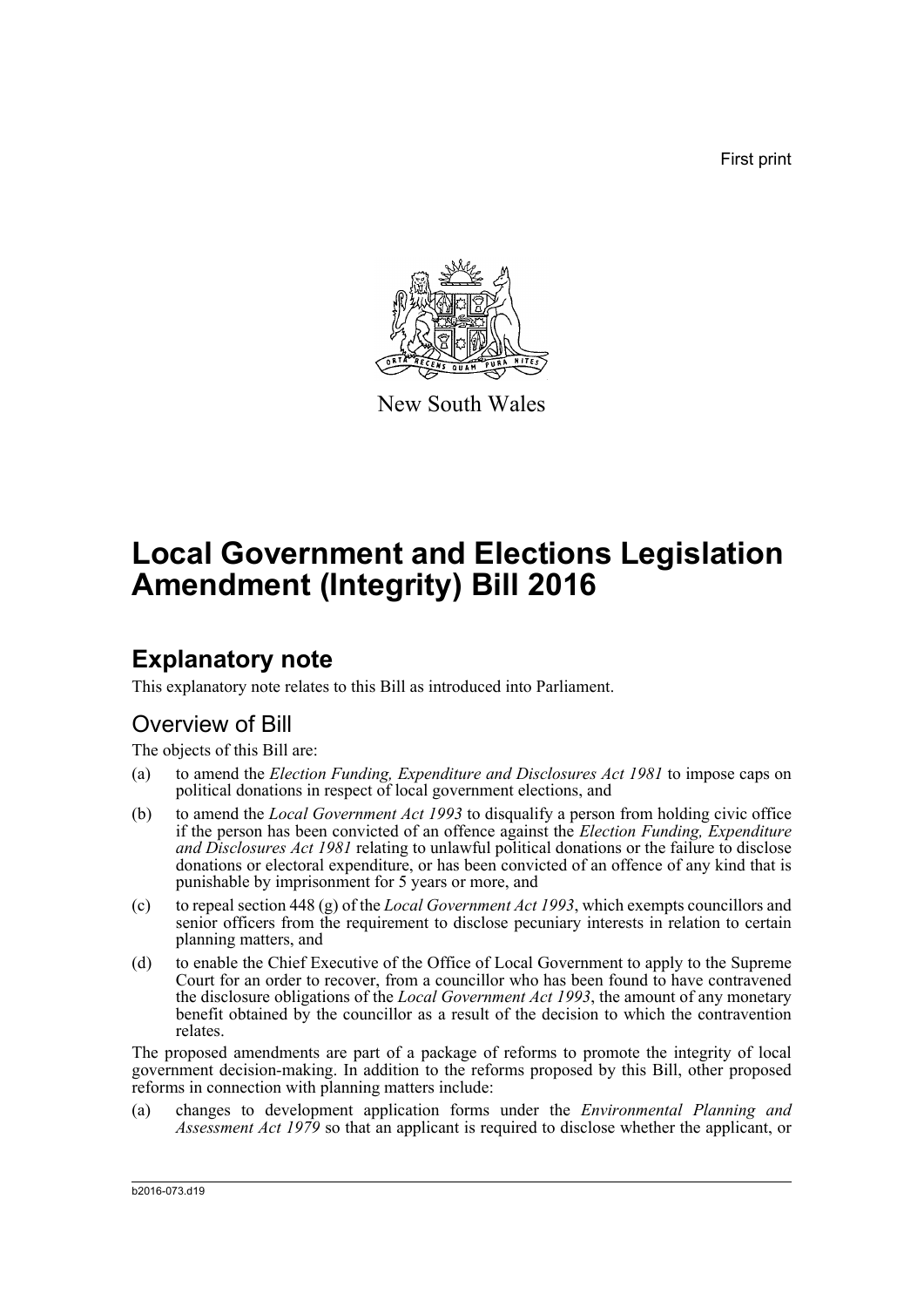any other person having a financial interest in the application, is a councillor or council general manager, or a spouse or relative of a councillor or general manager (a failure to disclose would constitute an offence under section 148B of that Act), and

- (b) changes to delegations and gateway determination procedures under that Act that authorise local councils to make local environmental plans concerning permissible development so that a councillor or council general manager who has a financial interest in the plan does not take part in the making of the plan, and
- (c) changes to the model code of conduct for councillors under the *Local Government Act 1993* to ensure that councillors do not participate in council decisions relating to the determination of development applications made by them or by the council general manager or in which they have a financial interest.

### Outline of provisions

**Clause 1** sets out the name (also called the short title) of the proposed Act.

**Clause 2** provides for the commencement of the proposed Act on the date of assent to the proposed Act.

### **Schedule 1 Amendment of Election Funding, Expenditure and Disclosures Act 1981 No 78**

**Schedule 1 [6] and [13]** apply Division 2A (Caps on political donations for State elections) of Part 6 of the Act to local government elections and elected members of councils. Division 2B (Caps on electoral communication expenditure) of Part 6 will continue to apply only to State elections.

**Schedule 1 [14]** applies the general cap on political donations for State elections to local government elections. That cap will apply to any political donation to or for the benefit of a party, group, elected member, candidate or third-party campaigner in relation to a local government election. **Schedule 1 [16]** provides that the caps on donations for State and local government elections apply separately, with the result that the aggregation provisions for multiple small donations apply separately and that separate donations for State and local government elections (up to the respective caps) can be made to parties and third-party campaigners. The amendments refer to the capped amounts when the relevant provisions were enacted in 2011 because the stated amounts are indexed for inflation under Schedule 1 to the Act.

**Schedule 1 [20]** requires a party to establish a local government campaign account that is separate from its State campaign account for the purpose of accounting for donations and expenditure for local government elections. **Schedule 1** [10] provides that a donation to a party is for a local government election if it is paid into its local government campaign account.

**Schedule 1 [1], [2] and [23]** deal with third-party campaigners in connection with local government elections. A person becomes a third-party campaigner (who is required to be registered and to whom the cap on political donations applies) if the person incurs electoral communication expenditure for local government elections exceeding \$2,000 during the local government expenditure period (which for local government general elections held in September in any year is the period from 1 July to the date of the election). Currently, third-party campaigners in State elections are subject to the Act if they incur electoral communication expenditure exceeding \$2,000 during the 6-month period before a State general election.

**Schedule 1 [3]–[5], [7]–[9], [11], [12], [15], [17]–[19], [21] and [22]** make consequential amendments.

**Schedule 1 [24]** inserts transitional provisions, including to provide that the amendments do not apply to local government by-elections before the next local government general election.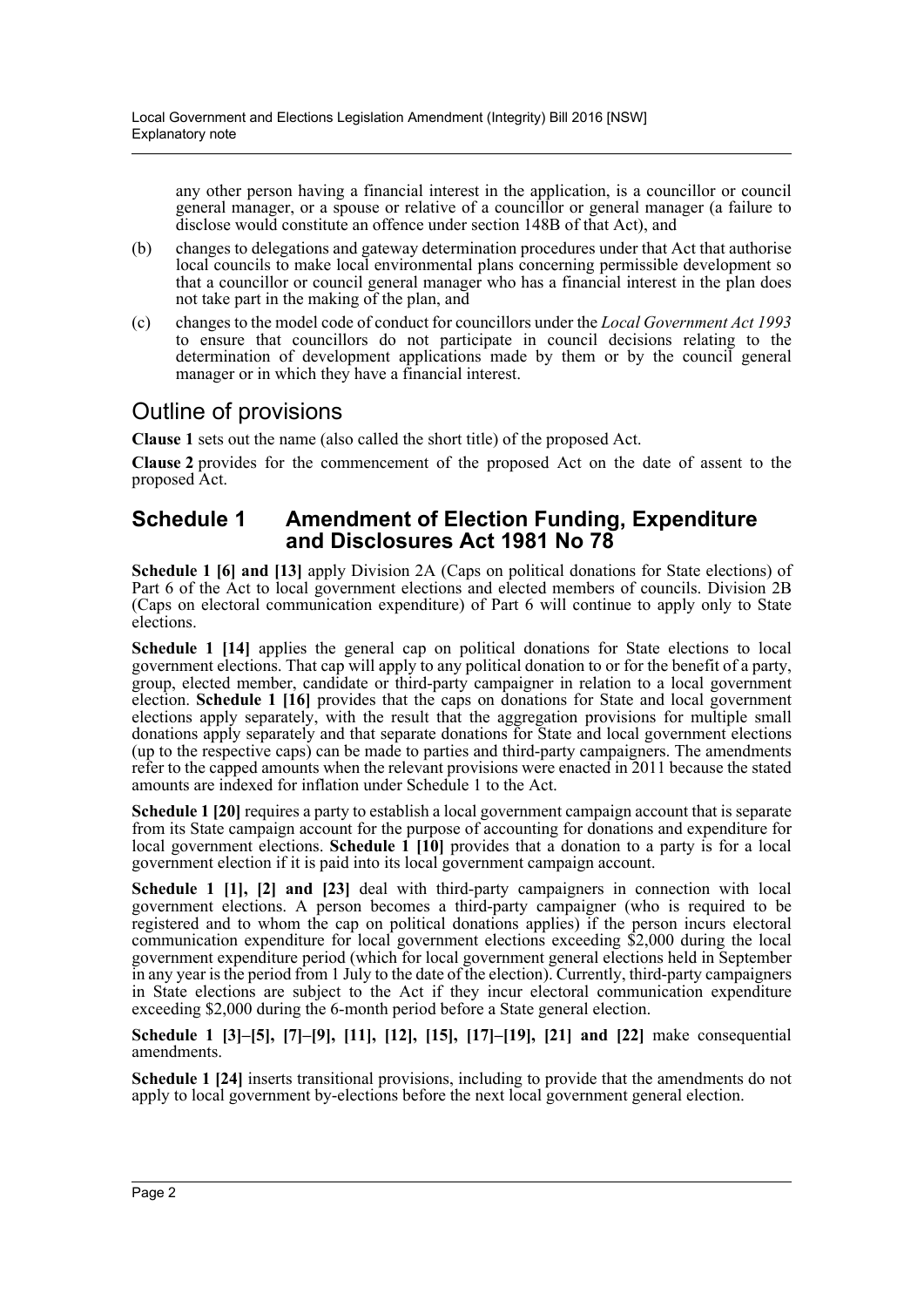## **Schedule 2 Amendment of Local Government Act 1993 No 30**

**Schedule 2** [1] extends the existing grounds for disqualification from holding the office of councillor or mayor of a council or the office of chairperson or member of a county council. A person who is disqualified from holding civic office may not be elected or appointed to such an office and may not continue to hold, or act in, any office currently held.

A person will be disqualified from holding civic office if the person has been convicted of an offence punishable by imprisonment for 5 years or more (whether in New South Wales or elsewhere in Australia) in the last 7 years. (An existing disqualification arising from being convicted of offences under the *Crimes Act 1900* relating to property is omitted, since those offences carry penalties of imprisonment for more than 5 years and will be covered by the new disqualification.)

A person will also be disqualified if the person has been convicted in the last 2 years of an offence under any of the following provisions of the *Election Funding, Expenditure and Disclosures Act 1981*:

- (a) section 75, 96GE (7), 96H (2) or (3), 97M or 110A (7) (offences relating to making false statements, providing false documents or information or withholding information),
- (b) section 96HA (offences involving breaches of caps on donations and expenditure),
- (c) section 96HB (1) (offences relating to establishing schemes to circumvent the donation or expenditure prohibitions or restrictions),
- (d) section 96I (1) (offences relating to the prohibition on donations from property developers, tobacco, liquor or gambling industries).

**Schedule 2 [2]** omits an exemption from the obligation of councillors, general managers, senior council staff, advisers and certain others to disclose pecuniary interests. As a result of the amendment, such persons will be required to disclose a pecuniary interest in a proposal considered by a council that relates to the making, amending, altering or repeal of a local environmental plan or other environmental planning instrument even if it does not change the permissible uses of land in which a councillor or related person has a proprietary interest or land adjoining, adjacent to or in proximity to the land.

**Schedule 2 [3]** enables the Chief Executive of the Office of Local Government to apply to the Supreme Court for an order to recover from a councillor who has been found to have contravened the disclosure obligations of the Act the amount of any monetary benefit obtained by the councillor as a result of the decision to which the contravention relates. The Supreme Court may also order the councillor to provide security to the council over property held by the councillor, to secure the recovery of the amount ordered to be paid.

**Schedule 2 [4]** inserts savings provisions, including to provide that the amendment creating new grounds for disqualification from civic office does not apply to disqualify a person currently holding any civic office but applies so that an offence committed before the commencement of the proposed Act can be taken into account in the future.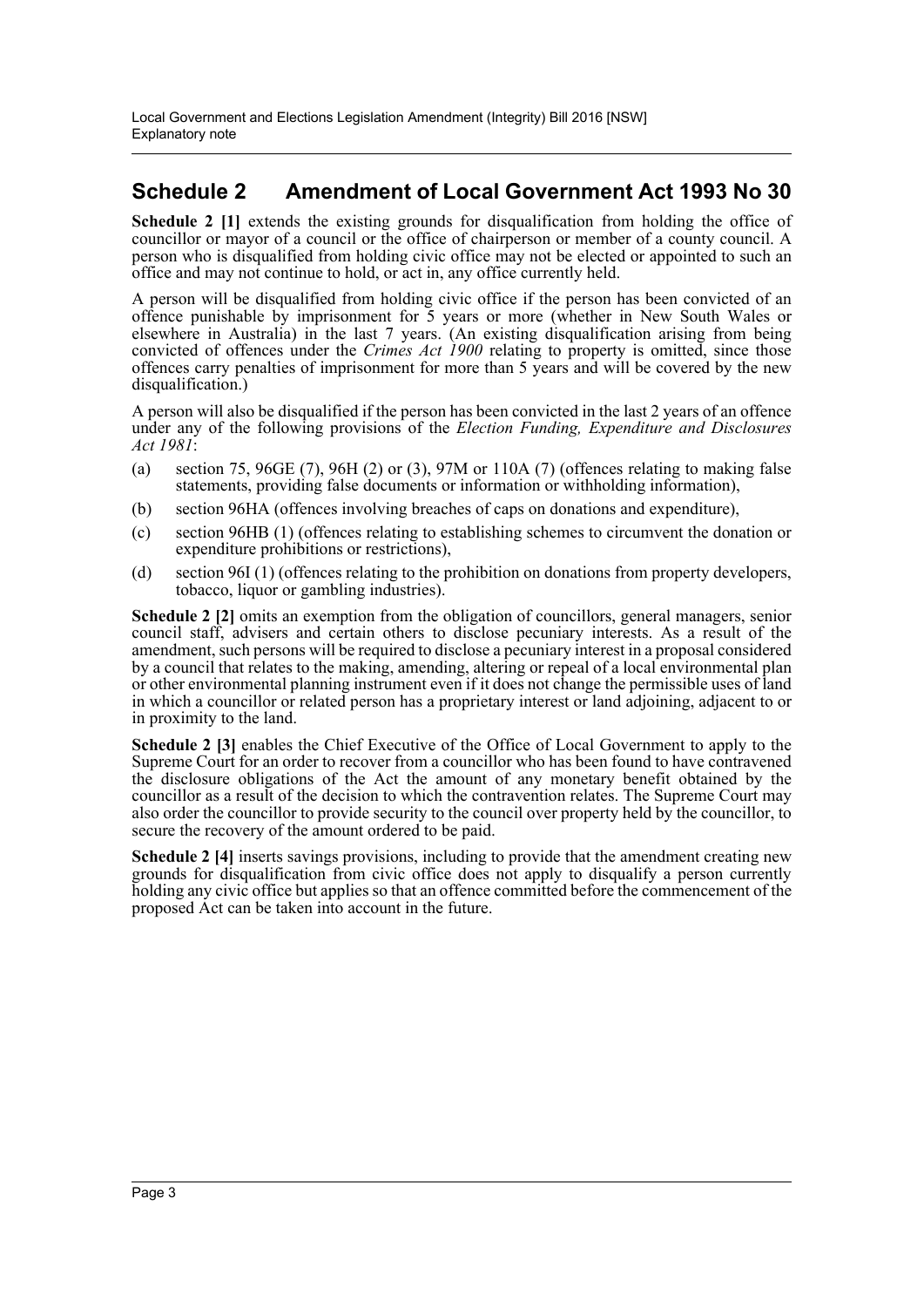First print



New South Wales

# **Local Government and Elections Legislation Amendment (Integrity) Bill 2016**

## **Contents**

|                          |  |                                                                | Page          |
|--------------------------|--|----------------------------------------------------------------|---------------|
|                          |  | Name of Act                                                    | 2             |
|                          |  | Commencement                                                   | $\mathcal{P}$ |
| Schedule 1<br>1981 No 78 |  | Amendment of Election Funding, Expenditure and Disclosures Act |               |
| <b>Schedule 2</b>        |  | <b>Amendment of Local Government Act 1993 No 30</b>            |               |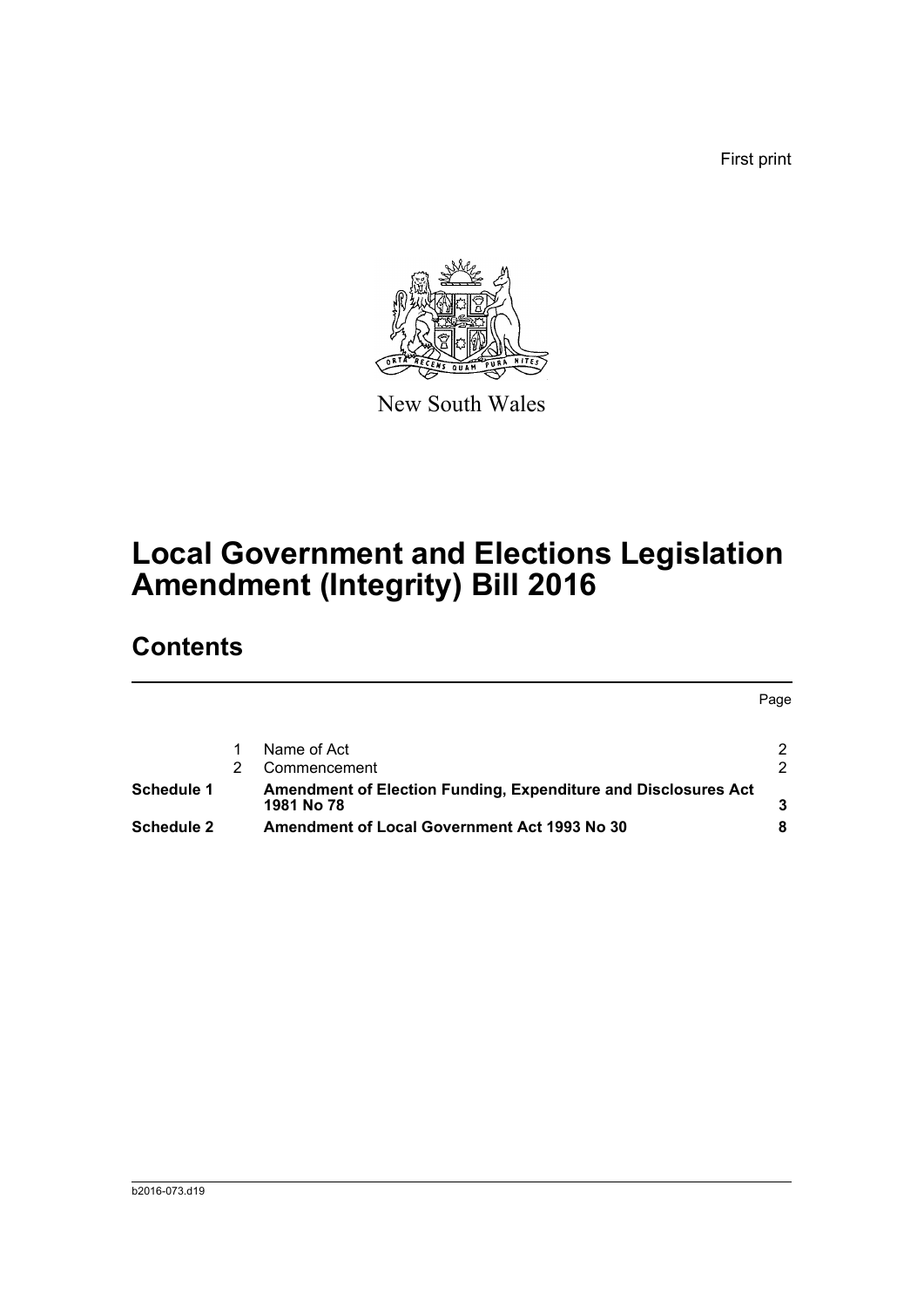

New South Wales

# **Local Government and Elections Legislation Amendment (Integrity) Bill 2016**

No , 2016

### **A Bill for**

An Act to amend the *Election Funding, Expenditure and Disclosures Act 1981* to impose caps on political donations in connection with local government elections and to amend the *Local Government Act 1993* to make further provision with respect to the disqualification of persons from civic office and the disclosure by councillors of their pecuniary interests.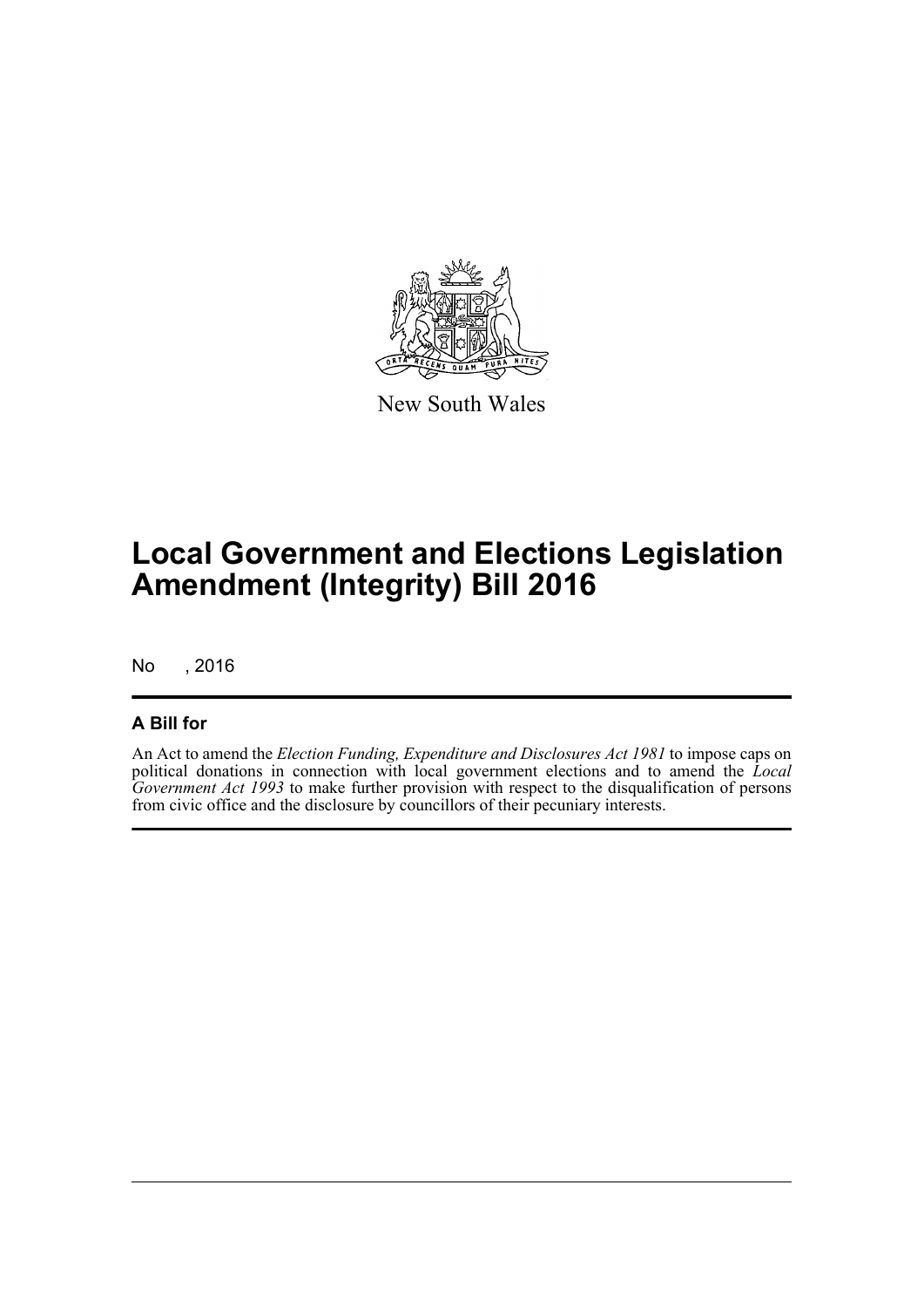<span id="page-5-1"></span><span id="page-5-0"></span>

| The Legislature of New South Wales enacts:                                                           |                     |
|------------------------------------------------------------------------------------------------------|---------------------|
| Name of Act                                                                                          | 2                   |
| This Act is the <i>Local Government and Elections Legislation Amendment (Integrity)</i><br>Act 2016. | 3<br>$\overline{4}$ |
| <b>Commencement</b>                                                                                  | 5                   |
| This Act commences on the date of assent to this Act.                                                | 6                   |
|                                                                                                      |                     |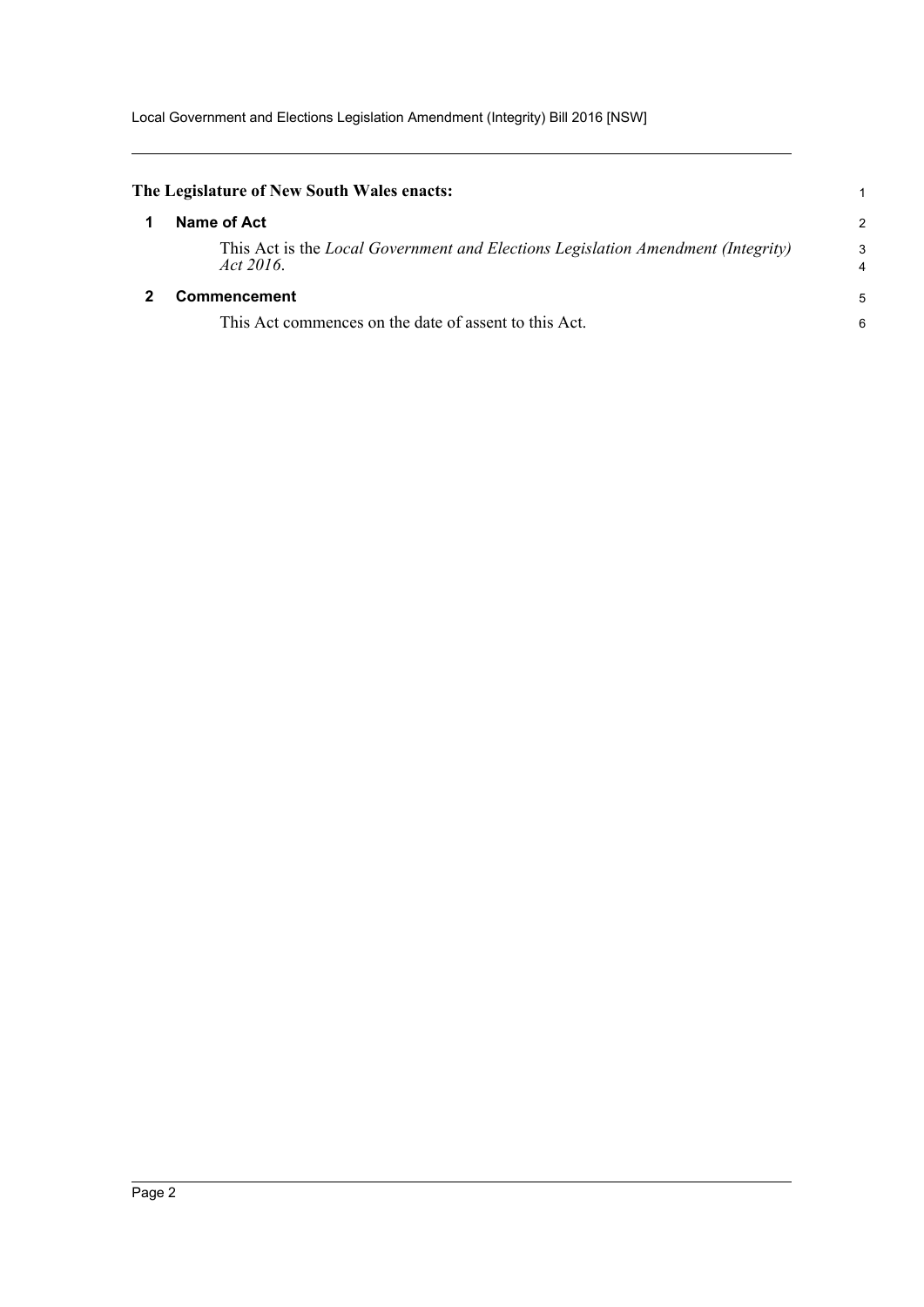### <span id="page-6-0"></span>**Schedule 1 Amendment of Election Funding, Expenditure and Disclosures Act 1981 No 78**

#### **[1] Section 4 Definitions**

Insert in alphabetical order in section 4 (1):

*capped State expenditure period*—see section 95H.

#### *local government expenditure period* means any of the following periods:

(a) in the case of a general election in any year—the period from and including 1 July in that year to the end of polling day for the election,

1  $\mathfrak{p}$ 

23 24

29 30 31

32 33 34

(b) in any other case—the period from and including the day on which the date of the election is publicly notified by the person conducting the election to the end of polling day for the election.

#### **[2] Section 4 (1), definition of "third-party campaigner"**

Omit the definition. Insert instead:

#### *third-party campaigner* means:

- (a) for a State election—an entity or other person (not being a registered party, elected member, group or candidate) who incurs electoral communication expenditure for a State election during a capped State expenditure period that exceeds \$2,000 in total, or
- (b) for a local government election—an entity or other person (not being a party, elected member, group or candidate) who incurs electoral communication expenditure for a local government election during a local government expenditure period that exceeds \$2,000 in total.

#### **[3] Section 4A Objects of Act**

Insert "or in local government" after "in the government of the State" in section 4A (c).

#### **[4] Section 55 Meaning of electoral communication expenditure for a State election**

Omit "capped expenditure period for the election within the meaning of section 95H" from section  $5\overline{5}(1)$ .

Insert instead "capped State expenditure period for the election".

#### **[5] Sections 63 (3), 95F (10) (a) and 95I (1)**

Omit "capped expenditure period" wherever occurring. Insert instead "capped State expenditure period".

#### **[6] Section 83 Application**

Omit "other than Divisions 2A and 2B" from section 83 (1) (b).

## Insert instead "other than Division 2B".

#### **[7] Section 83, note**

Omit the note. Insert instead:

**Note.** Political donations and electoral expenditure are required to be disclosed in connection with both State and local government elections and members. The cap on political donations applies to both State and local government elections and members, but the cap on electoral communication expenditure and public funding of election campaigns only apply to State elections and members.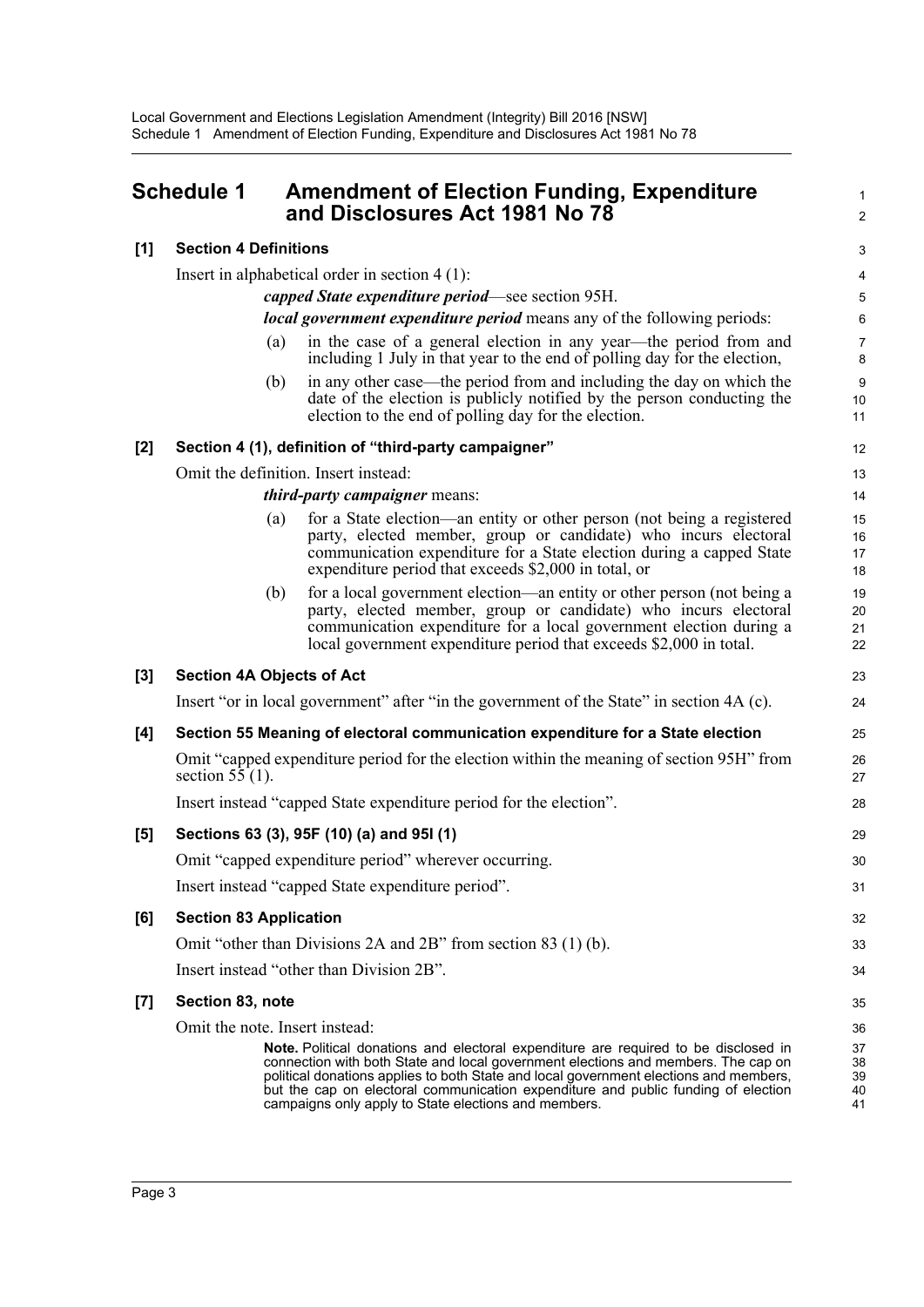Local Government and Elections Legislation Amendment (Integrity) Bill 2016 [NSW] Schedule 1 Amendment of Election Funding, Expenditure and Disclosures Act 1981 No 78

| [8]    |                                       |          | <b>Section 84 Definitions-general</b>                                                                                                                                                                                                                                                                                | $\mathbf{1}$                    |  |  |
|--------|---------------------------------------|----------|----------------------------------------------------------------------------------------------------------------------------------------------------------------------------------------------------------------------------------------------------------------------------------------------------------------------|---------------------------------|--|--|
|        |                                       |          | Omit the definition of <i>capped expenditure period</i> from section 84 (1).                                                                                                                                                                                                                                         | 2                               |  |  |
| [9]    |                                       |          | Section 85 Meaning of "political donation"                                                                                                                                                                                                                                                                           | $\ensuremath{\mathsf{3}}$       |  |  |
|        |                                       |          | Omit the note to section 85 (3A). Insert instead:                                                                                                                                                                                                                                                                    | 4                               |  |  |
|        |                                       |          | Note. Any such disposition will be a political donation that is required to be disclosed<br>and subject to the caps on political donations under this Part. Any such donation paid<br>into (or held against the assets of) a federal campaign account is not subject to the cap<br>on donations-see section 95B (2). | 5<br>6<br>$\boldsymbol{7}$<br>8 |  |  |
| [10]   | <b>Section 85 (6)</b>                 |          |                                                                                                                                                                                                                                                                                                                      | 9                               |  |  |
|        | Insert after section $85(5)$ :        |          |                                                                                                                                                                                                                                                                                                                      | 10                              |  |  |
|        | (6)                                   |          | For the purposes of this Part, a political donation made to or for the benefit of<br>a party is a political donation for a local government election if the donation is<br>paid into (or held as an asset of) the local government campaign account of the<br>party under section 96.                                | 11<br>12<br>13<br>14            |  |  |
| $[11]$ |                                       |          | Sections 88 (1A) (a) and 93 (1)                                                                                                                                                                                                                                                                                      | 15                              |  |  |
|        |                                       |          | Omit "capped expenditure period" wherever occurring.                                                                                                                                                                                                                                                                 | 16                              |  |  |
|        |                                       |          | Insert instead "capped State expenditure period or local government expenditure period".                                                                                                                                                                                                                             | 17                              |  |  |
| [12]   | Part 6, Division 2A, heading          |          |                                                                                                                                                                                                                                                                                                                      | 18                              |  |  |
|        | Omit "for State elections".           |          |                                                                                                                                                                                                                                                                                                                      |                                 |  |  |
| [13]   |                                       |          | <b>Section 95AA Application to State elections only</b>                                                                                                                                                                                                                                                              | 20                              |  |  |
|        | Omit the section.                     |          |                                                                                                                                                                                                                                                                                                                      | 21                              |  |  |
| [14]   |                                       |          | Section 95A Applicable cap on political donations                                                                                                                                                                                                                                                                    | 22                              |  |  |
|        | Omit section 95A (1). Insert instead: |          |                                                                                                                                                                                                                                                                                                                      |                                 |  |  |
|        | (1)                                   |          | General cap (except for local government elections)                                                                                                                                                                                                                                                                  | 24                              |  |  |
|        |                                       |          | The applicable cap on political donations (except for local government<br>elections) is as follows:                                                                                                                                                                                                                  | 25<br>26                        |  |  |
|        |                                       | (a)      | \$5,000 in the case of any such political donation to or for the benefit of<br>a registered party or of a group,                                                                                                                                                                                                     | 27<br>28                        |  |  |
|        |                                       | (b)      | \$2,000 in the case of any such political donation to or for the benefit of:<br>a party that is not a registered party, or<br>(i)<br>(ii)<br>an elected member, or<br>a candidate, or<br>(iii)<br>a third-party campaigner.<br>(iv)                                                                                  | 29<br>30<br>31<br>32<br>33      |  |  |
|        | (1A)                                  |          | General cap (for local government elections)                                                                                                                                                                                                                                                                         | 34                              |  |  |
|        |                                       | follows: | The applicable cap on political donations for local government elections is as                                                                                                                                                                                                                                       | 35<br>36                        |  |  |
|        |                                       | (a)      | \$5,000 in the case of any such political donation to or for the benefit of<br>a registered party or of a group,                                                                                                                                                                                                     | 37<br>38                        |  |  |
|        |                                       | (b)      | \$2,000 in the case of any such political donation to or for the benefit of:                                                                                                                                                                                                                                         | 39                              |  |  |
|        |                                       |          | a party that is not a registered party, or<br>(i)<br>an elected member, or<br>(ii)                                                                                                                                                                                                                                   | 40<br>41                        |  |  |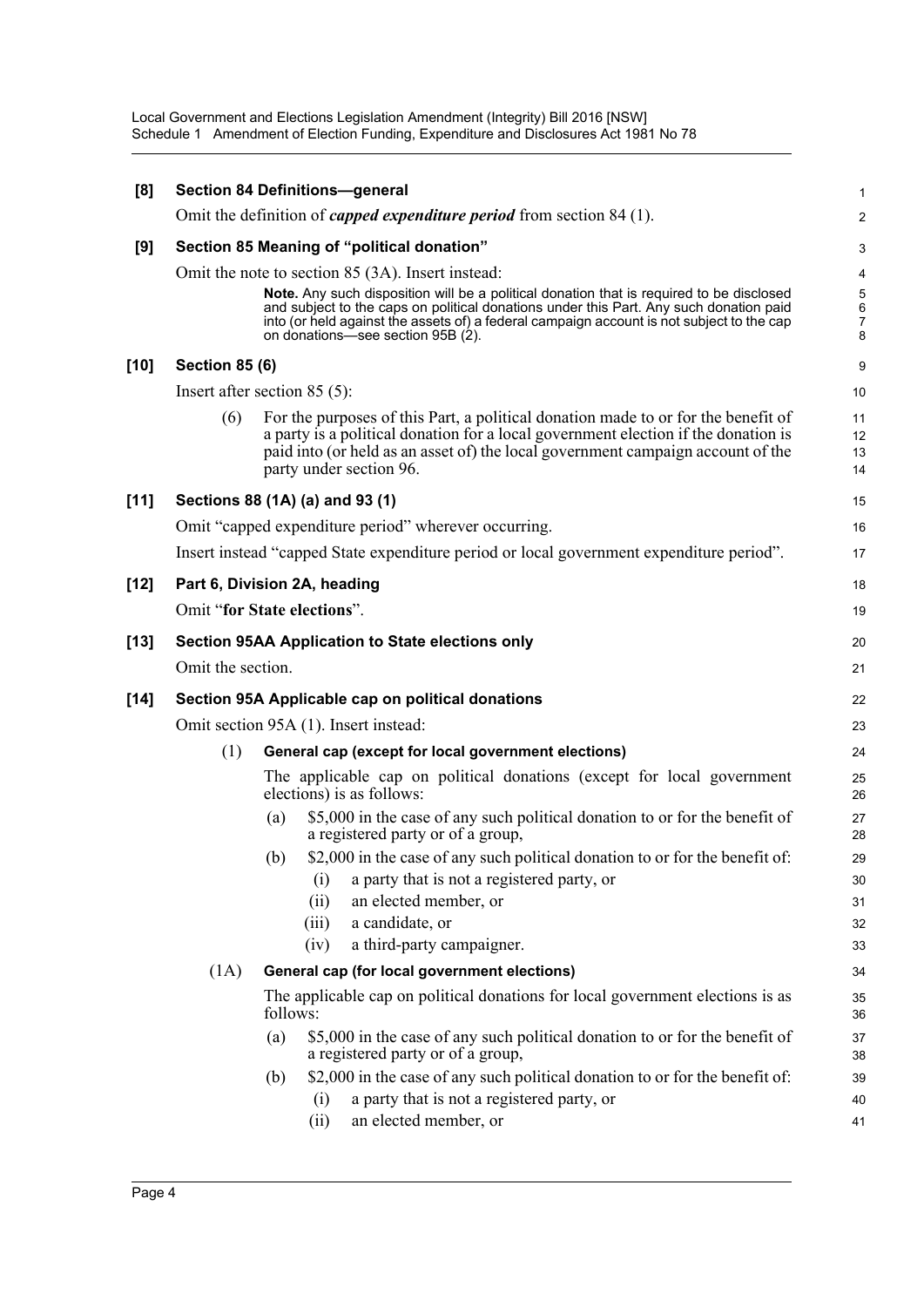|        |                   |                     | (iii)                             | a candidate, or                                                                                                                                                                                                                     | 1                       |  |  |  |
|--------|-------------------|---------------------|-----------------------------------|-------------------------------------------------------------------------------------------------------------------------------------------------------------------------------------------------------------------------------------|-------------------------|--|--|--|
|        |                   |                     | (iv)                              | a third-party campaigner.                                                                                                                                                                                                           | $\overline{\mathbf{c}}$ |  |  |  |
|        |                   |                     | Government Act 1993.              | In this subsection, <i>registered party</i> includes a party registered under the <i>Local</i>                                                                                                                                      | 3<br>4                  |  |  |  |
|        |                   |                     |                                   | Note. As a result of the adjustments made for inflation under Schedule 1, on the<br>introduction of caps for local government elections the cap of \$5,000 is adjusted to<br>\$5,800 and the cap of \$2,000 is adjusted to \$2,500. | 5<br>6<br>7             |  |  |  |
| $[15]$ |                   |                     | Section 95A (2), (3) and (5)      |                                                                                                                                                                                                                                     | 8                       |  |  |  |
|        |                   |                     |                                   | Omit "subsection $(1)$ " wherever occurring. Insert instead "subsection $(1)$ or $(1A)$ ".                                                                                                                                          | 9                       |  |  |  |
| $[16]$ |                   |                     | Section 95A (3A)                  |                                                                                                                                                                                                                                     | 10                      |  |  |  |
|        |                   |                     | Insert after section $95A(3)$ :   |                                                                                                                                                                                                                                     | 11                      |  |  |  |
|        |                   | (3A)                |                                   | Separate aggregation in relation to local government elections                                                                                                                                                                      | 12                      |  |  |  |
|        |                   |                     | donations.                        | The provisions of subsections $(2)$ and $(3)$ are to be applied separately to<br>political donations for local government elections and to other political                                                                          | 13<br>14<br>15          |  |  |  |
| $[17]$ |                   |                     |                                   | Section 95B Prohibition on political donations that exceed applicable cap                                                                                                                                                           | 16                      |  |  |  |
|        |                   |                     |                                   | Omit "or local government" from section 95B (2) and (3) wherever occurring.                                                                                                                                                         | 17                      |  |  |  |
| $[18]$ |                   |                     |                                   | Section 95C Prohibition on donations to more than 3 third-party campaigners                                                                                                                                                         | 18                      |  |  |  |
|        |                   | section 95C $(1)$ . |                                   | Insert "(whether for a State or local government election)" after "political donations" in                                                                                                                                          | 19<br>20                |  |  |  |
| $[19]$ |                   |                     |                                   | Section 95H Capped State expenditure period                                                                                                                                                                                         | 21                      |  |  |  |
|        |                   |                     |                                   | Insert "State" before "expenditure period".                                                                                                                                                                                         | 22                      |  |  |  |
| [20]   | <b>Section 96</b> |                     |                                   |                                                                                                                                                                                                                                     |                         |  |  |  |
|        |                   |                     | Omit the section. Insert instead: |                                                                                                                                                                                                                                     | 24                      |  |  |  |
|        | 96                |                     | <b>Requirements for parties</b>   |                                                                                                                                                                                                                                     | 25                      |  |  |  |
|        |                   | (1)                 |                                   | It is unlawful for political donations to a party to be used otherwise than for<br>the objects and activities of the party, including the administration of the party<br>and community activities.                                  | 26<br>27<br>28          |  |  |  |
|        |                   |                     |                                   | (2) In particular, it is unlawful for political donations to be used for the personal<br>use of an individual acting in a private capacity.                                                                                         | 29<br>30                |  |  |  |
|        |                   | (3)                 |                                   | It is unlawful for a party to make payments for electoral expenditure:                                                                                                                                                              | 31                      |  |  |  |
|        |                   |                     | (a)                               | for a State election campaign unless the payment is made from the State<br>campaign account of the party kept in accordance with this section, or                                                                                   | 32<br>33                |  |  |  |
|        |                   |                     | (b)                               | for a local government election campaign unless the payment is made<br>from the local government campaign account of the party kept in<br>accordance with this section.                                                             | 34<br>35<br>36          |  |  |  |
|        |                   | (4)                 |                                   | The State campaign account and the local government campaign account of a<br>party are each to be separate accounts with a bank, credit union, building<br>society or other entity prescribed by the regulations.                   | 37<br>38<br>39          |  |  |  |
|        |                   | (5)                 |                                   | The following may be paid into the State campaign account of a party:                                                                                                                                                               | 40                      |  |  |  |
|        |                   |                     | (a)                               | political donations made to the party after 1 January 2011 (including the<br>proceeds of the investment or disposal of any political donation of                                                                                    | 41<br>42                |  |  |  |
|        |                   |                     |                                   |                                                                                                                                                                                                                                     |                         |  |  |  |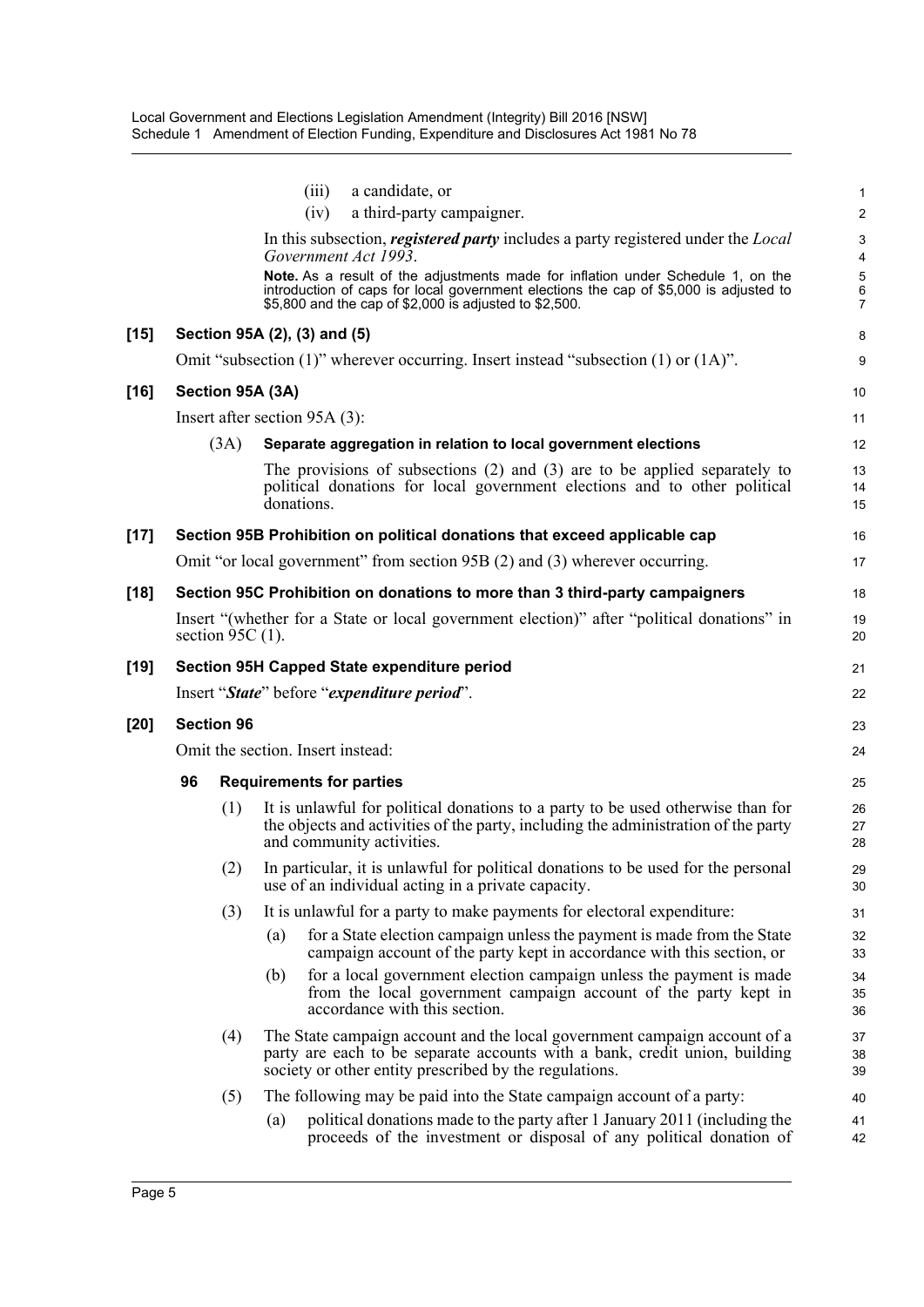|        |                                                                                                                                 |        | property after that date that is held as an asset of the account) other than<br>political donations (or the proceeds of political donations) paid into a<br>local government or federal campaign account,                                                                                                                                                           | 1<br>$\overline{c}$<br>3   |  |  |
|--------|---------------------------------------------------------------------------------------------------------------------------------|--------|---------------------------------------------------------------------------------------------------------------------------------------------------------------------------------------------------------------------------------------------------------------------------------------------------------------------------------------------------------------------|----------------------------|--|--|
|        |                                                                                                                                 | (b)    | payments made to the party under Part 5 at any time,                                                                                                                                                                                                                                                                                                                | $\overline{\mathbf{4}}$    |  |  |
|        |                                                                                                                                 | (c)    | money borrowed by the party at any time (other than money borrowed<br>for a local government or federal election),                                                                                                                                                                                                                                                  | $\mathbf 5$<br>6           |  |  |
|        |                                                                                                                                 | (d)    | a bequest to the party,                                                                                                                                                                                                                                                                                                                                             | $\overline{7}$             |  |  |
|        |                                                                                                                                 | (e)    | money belonging to the party on 1 January 2011 (including the proceeds<br>of the investment or disposal of any other property belonging to the<br>party on or before that date),                                                                                                                                                                                    | 8<br>9<br>10               |  |  |
|        |                                                                                                                                 | (f)    | any other money of a kind that is prescribed by the regulations for the<br>purposes of this subsection.                                                                                                                                                                                                                                                             | 11<br>12                   |  |  |
|        | (6)                                                                                                                             | party: | However, the following may not be paid into the State campaign account of a                                                                                                                                                                                                                                                                                         | 13<br>14                   |  |  |
|        |                                                                                                                                 | (a)    | a party subscription referred to in section 95D, other than any amount<br>that exceeds the maximum subscription referred to in that section and<br>that constitutes a political donation to the party,                                                                                                                                                              | 15<br>16<br>17             |  |  |
|        |                                                                                                                                 | (b)    | any amount of a political donation to the party that exceeds the<br>applicable cap on political donations to the party under section $95A(1)$ ,                                                                                                                                                                                                                     | 18<br>19                   |  |  |
|        |                                                                                                                                 | (c)    | any money paid to the party under Part 6A,                                                                                                                                                                                                                                                                                                                          | 20                         |  |  |
|        |                                                                                                                                 | (d)    | any other money of a kind that is prescribed by the regulations for the<br>purposes of this subsection.                                                                                                                                                                                                                                                             | 21<br>22                   |  |  |
|        | (7)                                                                                                                             | party: | The following may be paid into the local government campaign account of a                                                                                                                                                                                                                                                                                           | 23<br>24                   |  |  |
|        |                                                                                                                                 | (a)    | political donations made to the party after 1 July 2016 that do not exceed<br>the applicable cap on political donations to the party for a local<br>government election (including the proceeds of the investment or<br>disposal of any political donation of property after that date for a local<br>government election that is held as an asset of the account), | 25<br>26<br>27<br>28<br>29 |  |  |
|        |                                                                                                                                 | (b)    | money borrowed by the party at any time for a local government<br>election.                                                                                                                                                                                                                                                                                         | 30<br>31                   |  |  |
|        |                                                                                                                                 | (c)    | any other money of a kind that is prescribed by the regulations for the<br>purposes of this subsection.                                                                                                                                                                                                                                                             | 32<br>33                   |  |  |
|        | (8)                                                                                                                             |        | However, the following may not be paid into the local government campaign<br>account of a party:                                                                                                                                                                                                                                                                    | 34<br>35                   |  |  |
|        |                                                                                                                                 | (a)    | a party subscription referred to in section 95D,                                                                                                                                                                                                                                                                                                                    | 36                         |  |  |
|        |                                                                                                                                 | (b)    | any other money of a kind that is prescribed by the regulations for the<br>purposes of this subsection.                                                                                                                                                                                                                                                             | 37<br>38                   |  |  |
|        | (9)                                                                                                                             |        | This section does not prevent payments being made out of the State campaign<br>account, or the local government campaign account, of a party that are in<br>addition to the payments for electoral expenditure referred to in subsection (3).                                                                                                                       | 39<br>40<br>41             |  |  |
| $[21]$ | Section 96AA Requirements for third-party campaigners                                                                           |        |                                                                                                                                                                                                                                                                                                                                                                     |                            |  |  |
|        | Omit "electoral communication expenditure incurred during a capped expenditure period"<br>from section $96AA(1)$ .              |        |                                                                                                                                                                                                                                                                                                                                                                     |                            |  |  |
|        | Insert instead "electoral communication expenditure incurred for a State election during a<br>capped State expenditure period". |        |                                                                                                                                                                                                                                                                                                                                                                     |                            |  |  |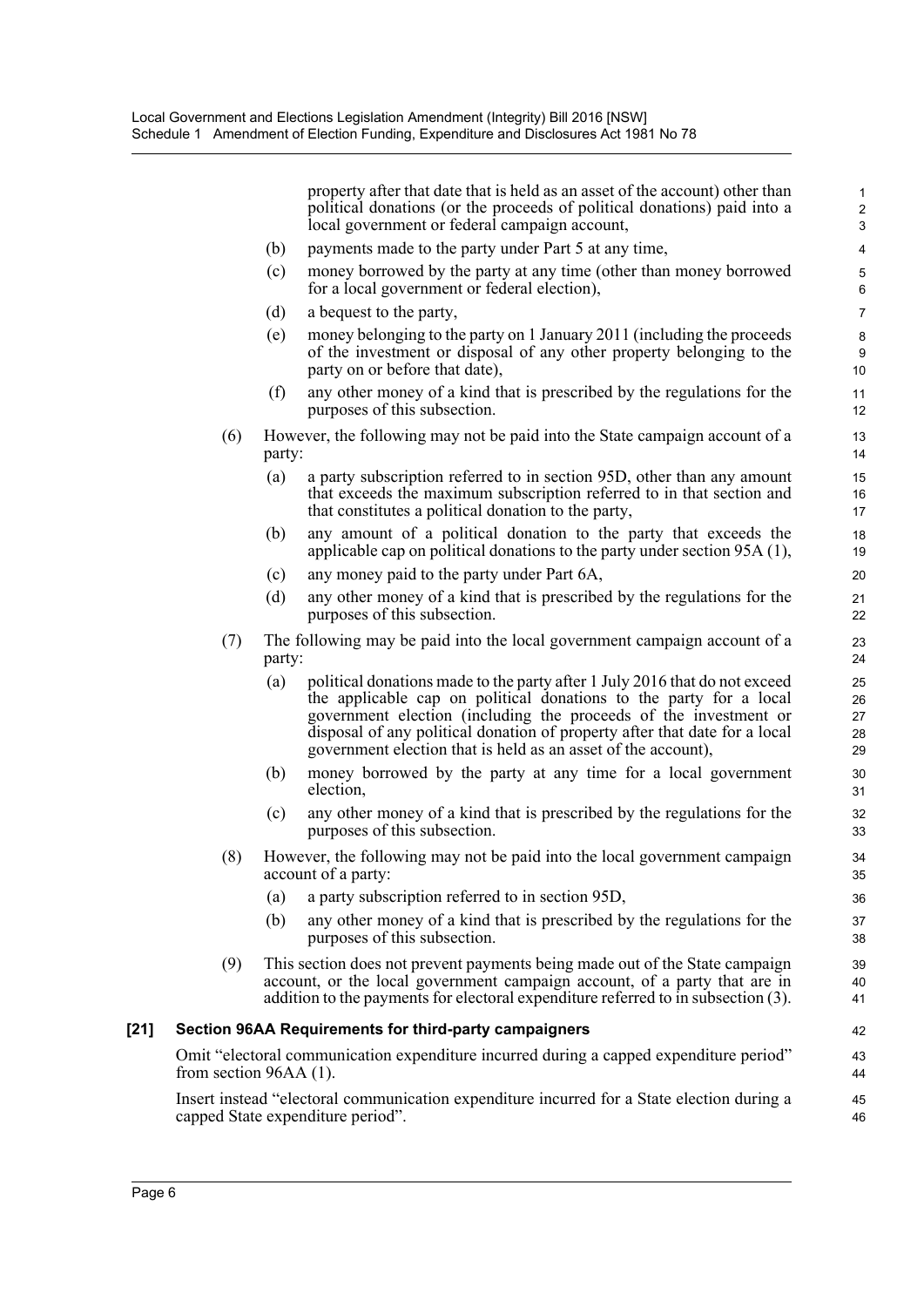Local Government and Elections Legislation Amendment (Integrity) Bill 2016 [NSW] Schedule 1 Amendment of Election Funding, Expenditure and Disclosures Act 1981 No 78

| $[22]$ | <b>Section 96AA (1) (a)</b>                                                              |                                                                                                                                                                                                                                                                                                            | $\mathbf{1}$         |  |  |
|--------|------------------------------------------------------------------------------------------|------------------------------------------------------------------------------------------------------------------------------------------------------------------------------------------------------------------------------------------------------------------------------------------------------------|----------------------|--|--|
|        |                                                                                          | Insert "in the State Register of Third-party Campaigners" after "under this Act".                                                                                                                                                                                                                          | 2                    |  |  |
| $[23]$ | Section 96AA (1A)                                                                        |                                                                                                                                                                                                                                                                                                            |                      |  |  |
|        | Insert after section 96AA (1):                                                           |                                                                                                                                                                                                                                                                                                            |                      |  |  |
|        | (1A)                                                                                     | It is unlawful for a third-party campaigner to make payments for electoral<br>communication expenditure incurred for a local government election during a<br>local government expenditure period, or to accept political donations for the<br>purposes of incurring that expenditure, unless:              |                      |  |  |
|        |                                                                                          | the third-party campaigner is registered under this Act in the Local<br>(a)<br>Government Register of Third-party Campaigners, and                                                                                                                                                                         | 9<br>10              |  |  |
|        |                                                                                          | the third-party campaigner has an official agent, and<br>(b)                                                                                                                                                                                                                                               | 11                   |  |  |
|        |                                                                                          | the payments are made by, and the donations are made to, that agent.<br>(c)                                                                                                                                                                                                                                | 12                   |  |  |
|        |                                                                                          | Note. Section 38C prevents registration of third-party campaigners in the period of<br>7 days before any local government general election.                                                                                                                                                                | 13<br>14             |  |  |
| $[24]$ | Schedule 2 Savings, transitional and other provisions                                    |                                                                                                                                                                                                                                                                                                            |                      |  |  |
|        | Insert at the end of the Schedule, with appropriate Part and clause numbering:           |                                                                                                                                                                                                                                                                                                            |                      |  |  |
|        | <b>Part</b>                                                                              | Provisions consequent on enactment of Local<br><b>Government and Elections Legislation Amendment</b><br>(Integrity) Act 2016                                                                                                                                                                               | 17<br>18<br>19       |  |  |
|        | Amendments do not apply to local government by-elections before next<br>general election |                                                                                                                                                                                                                                                                                                            |                      |  |  |
|        |                                                                                          | The amendments made to this Act by the <i>Local Government and Elections</i><br>Legislation Amendment (Integrity) Act 2016 do not apply in relation to a local<br>government by-election for a council that occurs before the next general<br>election for the council after the commencement of that Act. | 22<br>23<br>24<br>25 |  |  |
|        |                                                                                          | Indexation of political donation caps for local government elections in line with<br>indexation for State elections                                                                                                                                                                                        | 26<br>27             |  |  |
|        |                                                                                          | Schedule 1 applies to an adjustable amount inserted into section 95A by the<br>Local Government and Elections Legislation Amendment (Integrity) Act 2016<br>as if that amount had been inserted in that section on the enactment of that<br>section.                                                       | 28<br>29<br>30<br>31 |  |  |
|        |                                                                                          |                                                                                                                                                                                                                                                                                                            |                      |  |  |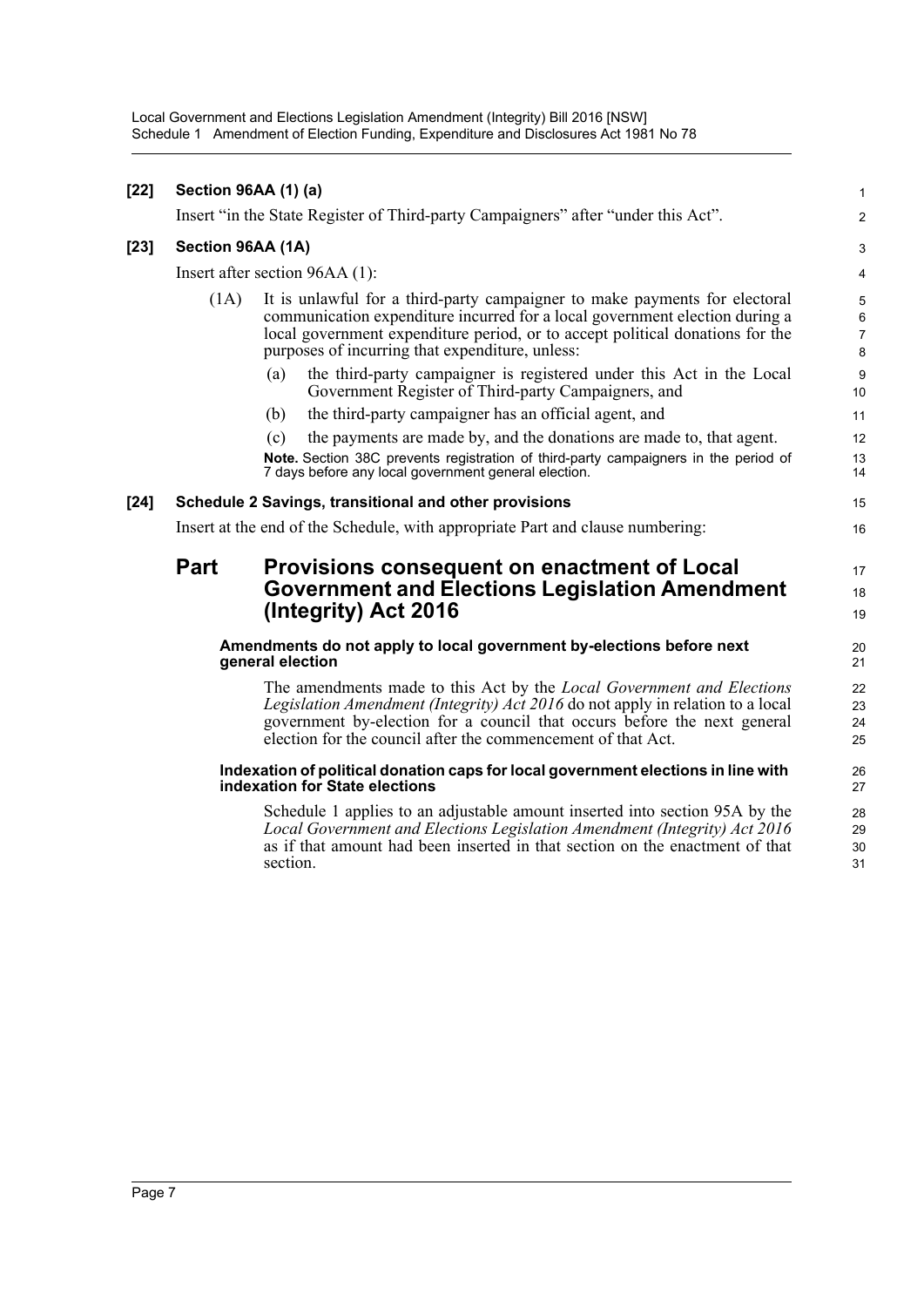### <span id="page-11-0"></span>**Schedule 2 Amendment of Local Government Act 1993 No 30**

1

| [1]   |      |                                           |                                                                                                       | Section 275 Who is disqualified from holding civic office?                                                                                                                                                                                                                                                                                                                                                                                                                                                                                | $\overline{c}$                                                               |  |
|-------|------|-------------------------------------------|-------------------------------------------------------------------------------------------------------|-------------------------------------------------------------------------------------------------------------------------------------------------------------------------------------------------------------------------------------------------------------------------------------------------------------------------------------------------------------------------------------------------------------------------------------------------------------------------------------------------------------------------------------------|------------------------------------------------------------------------------|--|
|       |      | Omit section 275 (1) (e). Insert instead: |                                                                                                       |                                                                                                                                                                                                                                                                                                                                                                                                                                                                                                                                           |                                                                              |  |
|       |      |                                           | (e)                                                                                                   | if he or she is while holding that office, or has been within 7 years before<br>nomination for election, election or appointment to the office, convicted<br>in New South Wales of an offence that is punishable by imprisonment<br>for 5 years or more, or convicted in another State or Territory, or under<br>a law of the Commonwealth, of an offence that, if committed in New<br>South Wales, would be an offence so punishable, or                                                                                                 | $\overline{\mathbf{4}}$<br>$\overline{5}$<br>6<br>$\boldsymbol{7}$<br>8<br>9 |  |
|       |      |                                           | (e1)                                                                                                  | if he or she is while holding that office, or has been within 2 years before<br>nomination for election, election or appointment to the office, convicted<br>of an offence under the Election Funding, Expenditure and Disclosures<br><i>Act 1981</i> that is punishable by imprisonment for 2 years or more, or                                                                                                                                                                                                                          | 10<br>11<br>12<br>13                                                         |  |
| $[2]$ |      |                                           |                                                                                                       | Section 448 What interests do not have to be disclosed?                                                                                                                                                                                                                                                                                                                                                                                                                                                                                   | 14                                                                           |  |
|       |      |                                           | Omit section $448$ (g).                                                                               |                                                                                                                                                                                                                                                                                                                                                                                                                                                                                                                                           | 15                                                                           |  |
| $[3]$ |      | <b>Section 490C</b>                       |                                                                                                       |                                                                                                                                                                                                                                                                                                                                                                                                                                                                                                                                           | 16                                                                           |  |
|       |      |                                           |                                                                                                       | Insert after section 490B:                                                                                                                                                                                                                                                                                                                                                                                                                                                                                                                | 17                                                                           |  |
|       | 490C |                                           | Supreme Court order for recovery of monetary benefits as a result of<br>non-disclosure by councillors |                                                                                                                                                                                                                                                                                                                                                                                                                                                                                                                                           |                                                                              |  |
|       |      | (1)                                       |                                                                                                       | The Departmental Chief Executive may apply to the Supreme Court for an<br>order under this section against a councillor who has been found by the Civil<br>and Administrative Tribunal under this Chapter to have contravened Part 2<br>(Duties of disclosure).                                                                                                                                                                                                                                                                           | 20<br>21<br>22<br>23                                                         |  |
|       |      | (2)                                       |                                                                                                       | The Supreme Court may, if satisfied on the balance of probabilities that the<br>councillor obtained a monetary benefit as a result of a decision made by the<br>council relating to a matter in which the council or had a pecuniary interest and<br>in respect of which the councillor contravened Part 2:                                                                                                                                                                                                                               | 24<br>25<br>26<br>27                                                         |  |
|       |      |                                           | (a)                                                                                                   | order the councillor to pay the council an amount that the Court is<br>satisfied represents the amount of the monetary benefit acquired by the<br>councillor, or accrued to the councillor, as a result of the decision, or                                                                                                                                                                                                                                                                                                               | 28<br>29<br>30                                                               |  |
|       |      |                                           | (b)                                                                                                   | order the councillor to grant the council security over any property of<br>the councillor to secure the payment required by an order under<br>paragraph (a).                                                                                                                                                                                                                                                                                                                                                                              | 31<br>32<br>33                                                               |  |
|       |      | (3)                                       |                                                                                                       | If proceedings are pending in the Civil and Administrative Tribunal that may<br>give rise to a finding in respect of which the Departmental Chief Executive<br>may make application to the Supreme Court for an order under this section, the<br>Supreme Court may, on application by the Departmental Chief Executive,<br>restrain the councillor the subject of the proceedings from disposing or dealing<br>with property of the councillor pending the making and determination of an<br>application for an order under this section. | 34<br>35<br>36<br>37<br>38<br>39<br>40                                       |  |
|       |      | (4)                                       |                                                                                                       | In this section:                                                                                                                                                                                                                                                                                                                                                                                                                                                                                                                          | 41                                                                           |  |
|       |      |                                           |                                                                                                       | <i>monetary benefit</i> means any monetary, financial or economic benefit<br>(including an extension of the permitted use of land or the removal of<br>prohibitions or restrictions on the development of land).                                                                                                                                                                                                                                                                                                                          | 42<br>43<br>44                                                               |  |